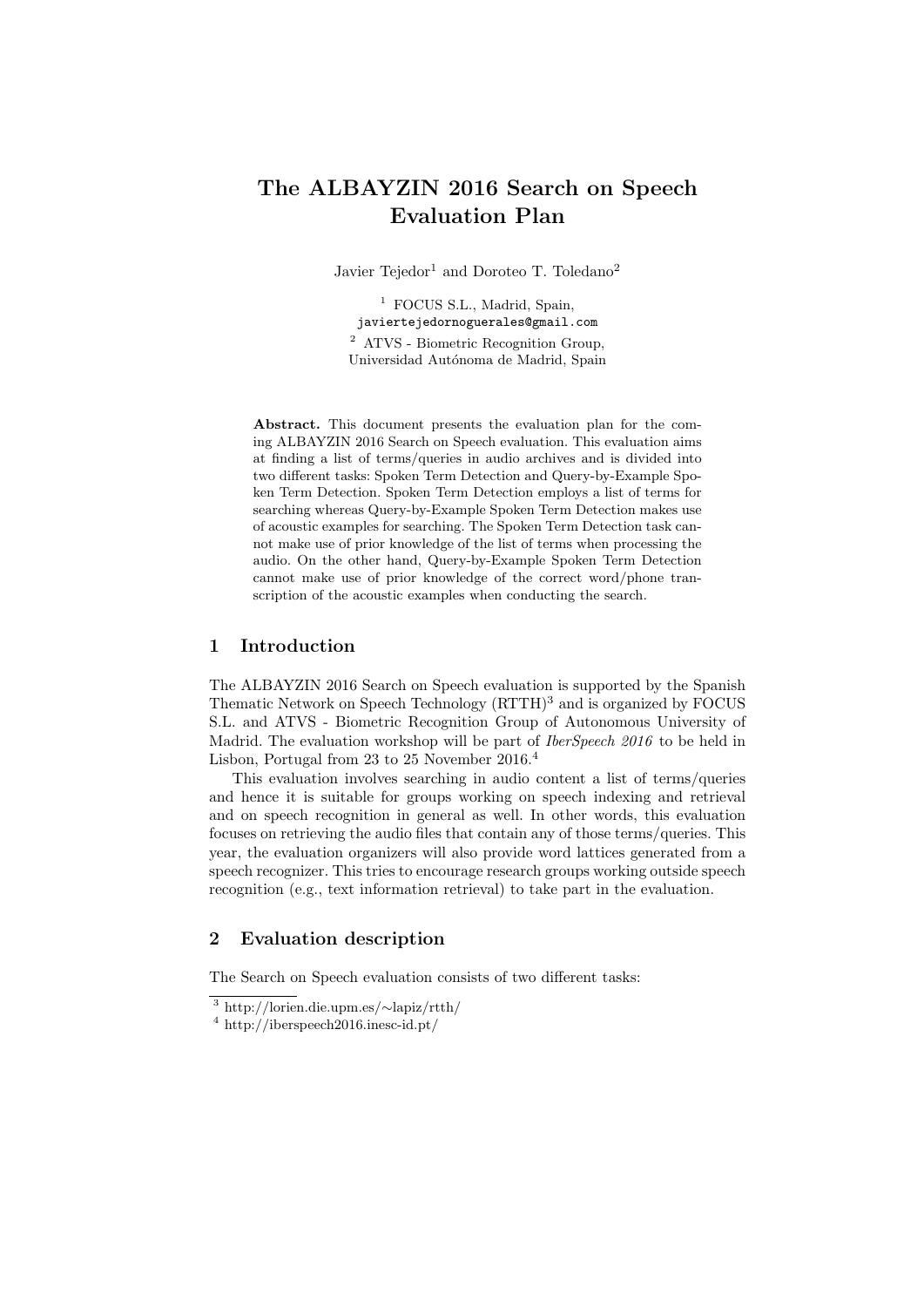- Spoken Term Detection (STD), where the input to the system is a list of terms, but this is unknown when processing the audio. This is the same task as in NIST STD 2006 evaluation [2] and Open Keyword Search in 2013 [3], 2014 [4], 2015 [5], and 2016 [6].
- Query-by-Example Spoken Term Detection (QbE STD), where the input to the system is an acoustic example per query and hence a prior knowledge of the correct word/phone transcription corresponding to each query cannot be made. This task must generate a set of occurrences for each query detected in the audio files, along with their timestamps and scores as output, as in the STD task. This QbE STD is the same task as those proposed in MediaEval 2011, 2012, and 2013 [1].

For QbE STD task, participants are allowed to make use of the target language information (Spanish) when building their system/s (i.e., system/s can be language-dependent). Nevertheless, participants are strongly encouraged to build language-independent QbE STD systems, as in past MediaEval Search on Speech evaluations, where no information about the target language was given to participants.

In case a Large Vocabulary Continuous Speech Recognition (LVCSR) system is employed to construct the system for Spoken Term Detection and/or Query-By-Example Spoken Term Detection tasks, the way in which the LVCSR dictionary has been built must be fully described in the system description paper. This evaluation will define two different sets of terms/queries for STD and QbE STD tasks. One in-vocabulary (INV) set of terms/queries and one outof-vocabulary (OOV) set of terms/queries. The OOV set of terms/queries will be composed by out-of-vocabulary words for the LVCSR system. This means that, in case participants employ an LVCSR system for processing the audio for any task (STD, QbE STD), these OOV terms (i.e., all the words that compose the term) must be previously removed from the system dictionary and hence, other methods (e.g., phone-based systems) have to be used for searching OOV terms/queries.

#### 2.1 Primary and contrastive systems

Participants could submit their system/s either for the Spoken Term Detection task, Query-by-Example Spoken Term Detection task or for both tasks. Participants are required to submit one primary system (presumably, the best one) and up to 2 contrastive systems for any task. Both development and test output files must be submitted by participants. In this way, overfitting and calibration issues can be detected and the robustness of the proposed methodology can be evaluated and compared to other methodologies. Participants will be ranked in these tasks according to the performance attained by their primary systems on the test data. Participants are allowed to use any available resources, as long as their use is documented in the system description paper.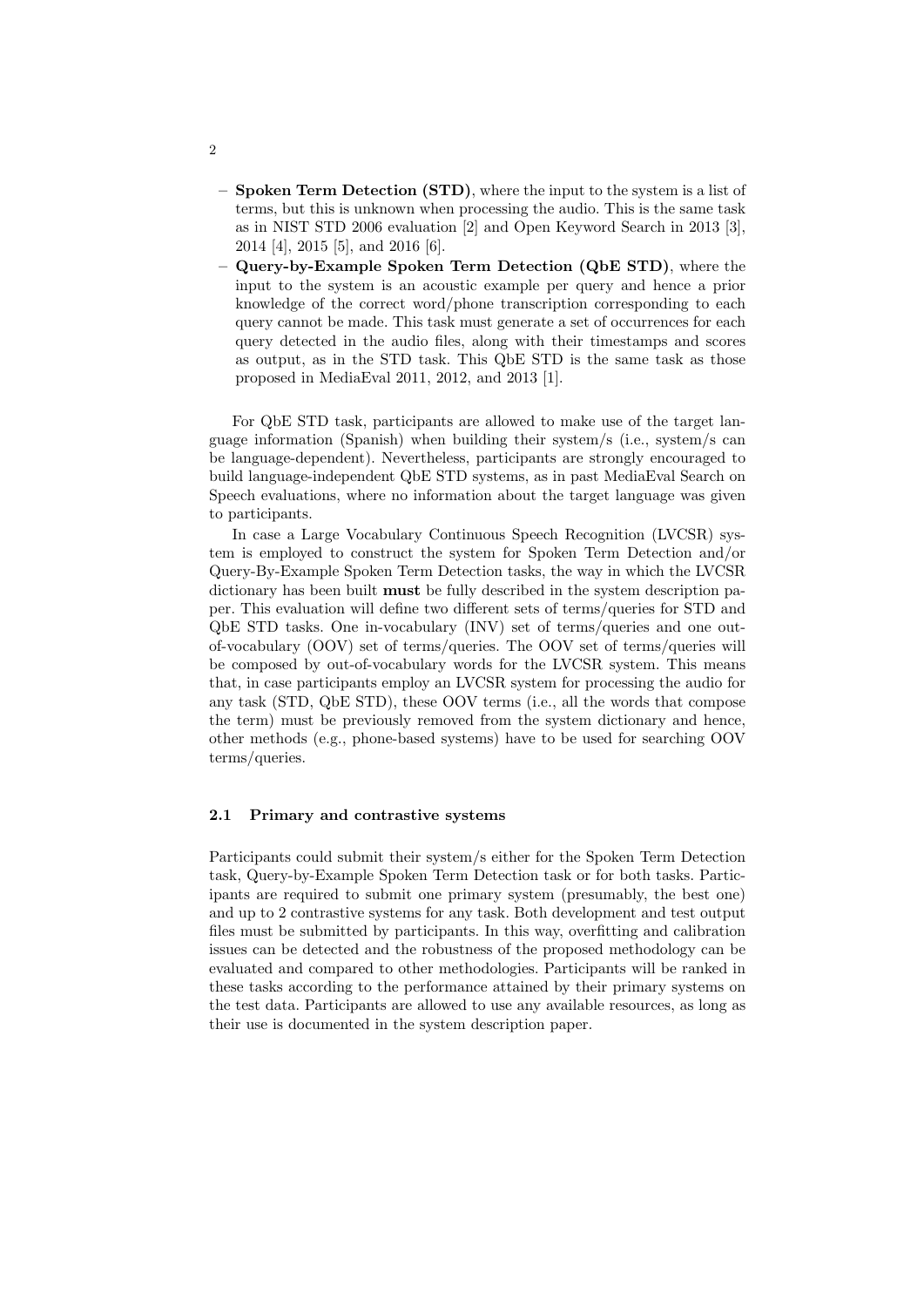#### 3 Database description

Two different databases will be employed in this evaluation. MAVIR database, used in previous ALBAYZIN Search on Speech evaluations, and EPIC database. For MAVIR database, three separate datasets (i.e., for training, development, and test) will be provided to participants. For EPIC database, only test data will be provided. This will allow organizers to measure the generalization capability of the systems in an unseen domain.

#### 3.1 Training data

Training data provided by the evaluation organizers belong to a set of talks extracted from the Spanish MAVIR workshops<sup>5</sup> held in 2006, 2007 and 2008 (Corpus MAVIR 2006, 2007 and 2008) corresponding to Spanish language. However, we do not limit the amount of training data that can be employed to build the systems and hence any kind of data can be used for system training provided that these data are fully documented in the system description paper. About 4 hours of speech extracted from 5 audio files will be provided as training material. The speech data were originally recorded in several audio formats (PCM mono and stereo, MP3, etc). All data were converted to PCM, 16khz, single channel, 16 bits per sample using the Sox tool  $6$ . The corresponding word transcription of the speech material will be also provided.

#### 3.2 Development data

Development data will also belong to Spanish MAVIR workshop material. However, we do not limit the amount of development data that can be employed to tune the system parameters and hence any kind of data can be used for system tuning provided that these data are fully documented in the system description paper. It must be noted that development data cannot be used for system training at all (in terms of acoustic models, language models, or in general, any kind of training). Participants must submit an output result file for the development data provided by the organizers, no matter participants employ more development data for system tuning. For Spoken Term Detection task, orthographic transcriptions of the selected list of terms along with the occurrences and timestamps for each of these terms corresponding to development data will be provided at due time in the evaluation web page. The development list of terms consists of about 375 different terms (some of these being INV terms and the rest are OOV) whose length ranges from 5 to 27 single graphemes for Spoken Term Detection task. A term can be composed by one or more words. About 100 queries (some of these being INV queries and the rest are OOV), with one example per query, will be extracted from the Spoken Term Detection development list of terms to compose the Query-by-Example Spoken Term Detection

<sup>5</sup> http://www.mavir.net

 $6$  http://sox.sourceforge.net/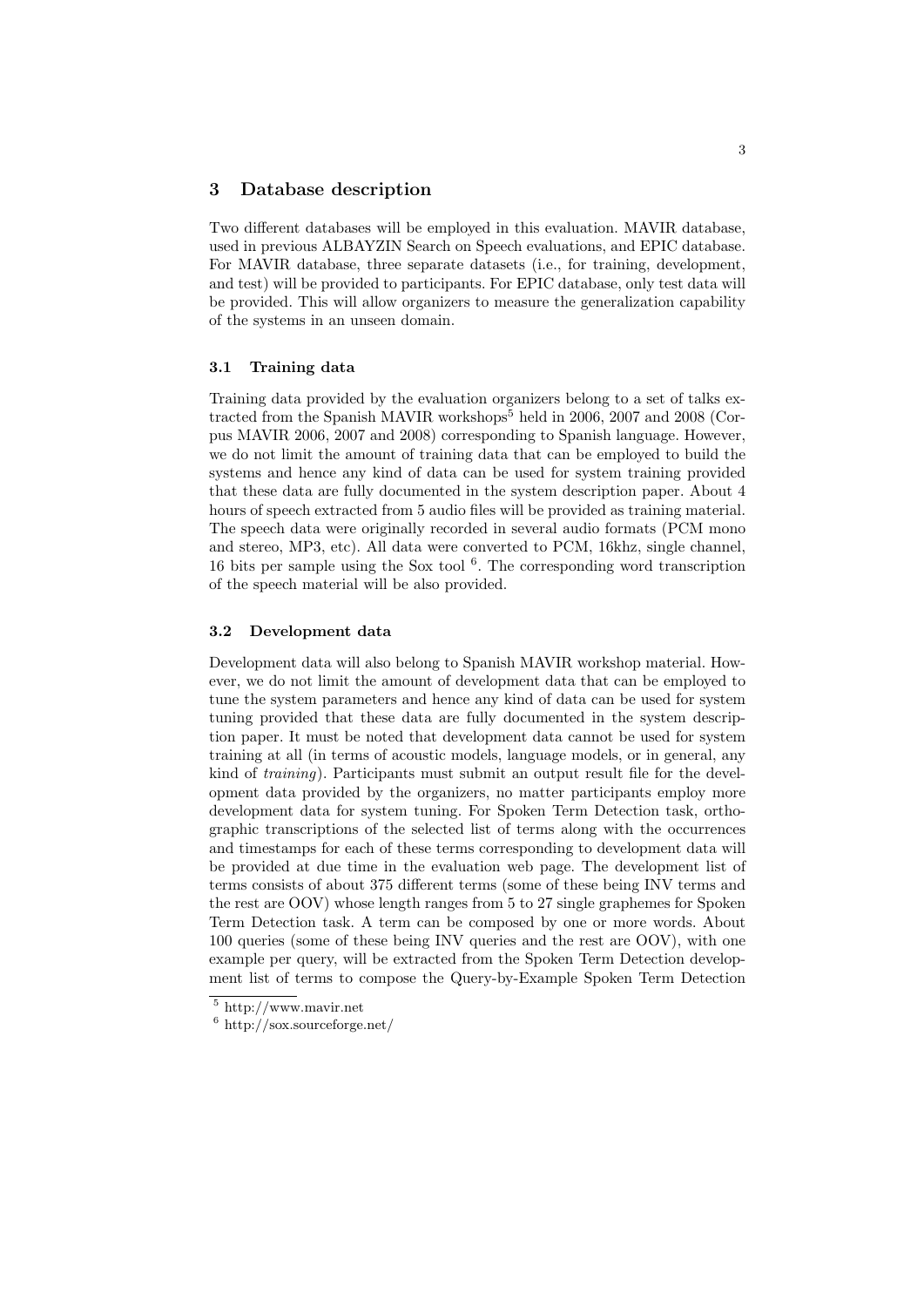task input. Occurrences and timestamps of these queries will be also provided in the evaluation web page. Development data amount to about 1 hour of speech material in total, extracted from 2 audio files.

#### 3.3 Test data

Two different datasets will be employed for system evaluation: MAVIR and EPIC.

MAVIR dataset is built from the MAVIR material explained before. The speech data amount to about 2 hours in total, extracted from 3 audio files. For Spoken Term Detection task, only the list of terms used for evaluation will be provided. This list consists of about 200 different terms (some of these being INV terms and the rest are OOV) whose length ranges from 4 to 28 single graphemes. A term can be composed by one or more words. For the Query-by-Example Spoken Term Detection task, about 100 queries (some of these being INV queries and the rest are OOV), with one example per query, extracted from the Spoken Term Detection test list of terms, will be used for evaluation.

EPIC database comprises data from European Parliament speeches recorded in 2004 in English, Spanish and Italian, along with their corresponding simultaneous interpretations to the other languages. Only the Spanish original speeches will be used for evaluation. For Spoken Term Detection task, only the list of terms used for evaluation will be provided. This list consists of about 180 different terms (some of these being INV terms and the rest are OOV) whose length ranges from 6 to 16 single graphemes. A term is composed by a single word. For the Query-by-Example Spoken Term Detection task, about 100 queries (some of these being INV queries and the rest are OOV), with one example per query, extracted from the Spoken Term Detection test list of terms, will be used for evaluation. The  $EPIC<sup>7</sup>$  database is distributed by the European Language Resources Association (ELRA). It is free for research purposes as long as it is downloaded by FTP, but participants need to request the corpus directly to ELRA and sign the corresponding license with ELRA before downloading it. We will only provide the list of terms and the audio queries. The Spanish original speeches used for the evaluation are videos in MPEG format. For labelling and to extract the audio queries, the audios of those videos have been extracted and converted to single channel,  $16$  KHz,  $16$  bits with the following  $f$ fmpeg<sup>8</sup> command:  $f$ fmpeg -i "infile.mpg" -vn -ar 16000 -ac 1 "outfile.wav". We suggest using this command to extract the audios from the videos, but this is not mandatory. Given that the original test materials from EPIC are videos, participants are allowed to use the video materials along with the audio, although the test has been designed to use the audio only.

<sup>&</sup>lt;sup>7</sup> "European Parliament Interpretation Corpus (EPIC), ELRA catalogue (http://catalog.elra.info), ISLRN: 716-168-855-843-2, ELRA ID: ELRA-S0323"

<sup>8</sup> ffmpeg version N-79068-g6b7ce0e (https://ffmpeg.org/)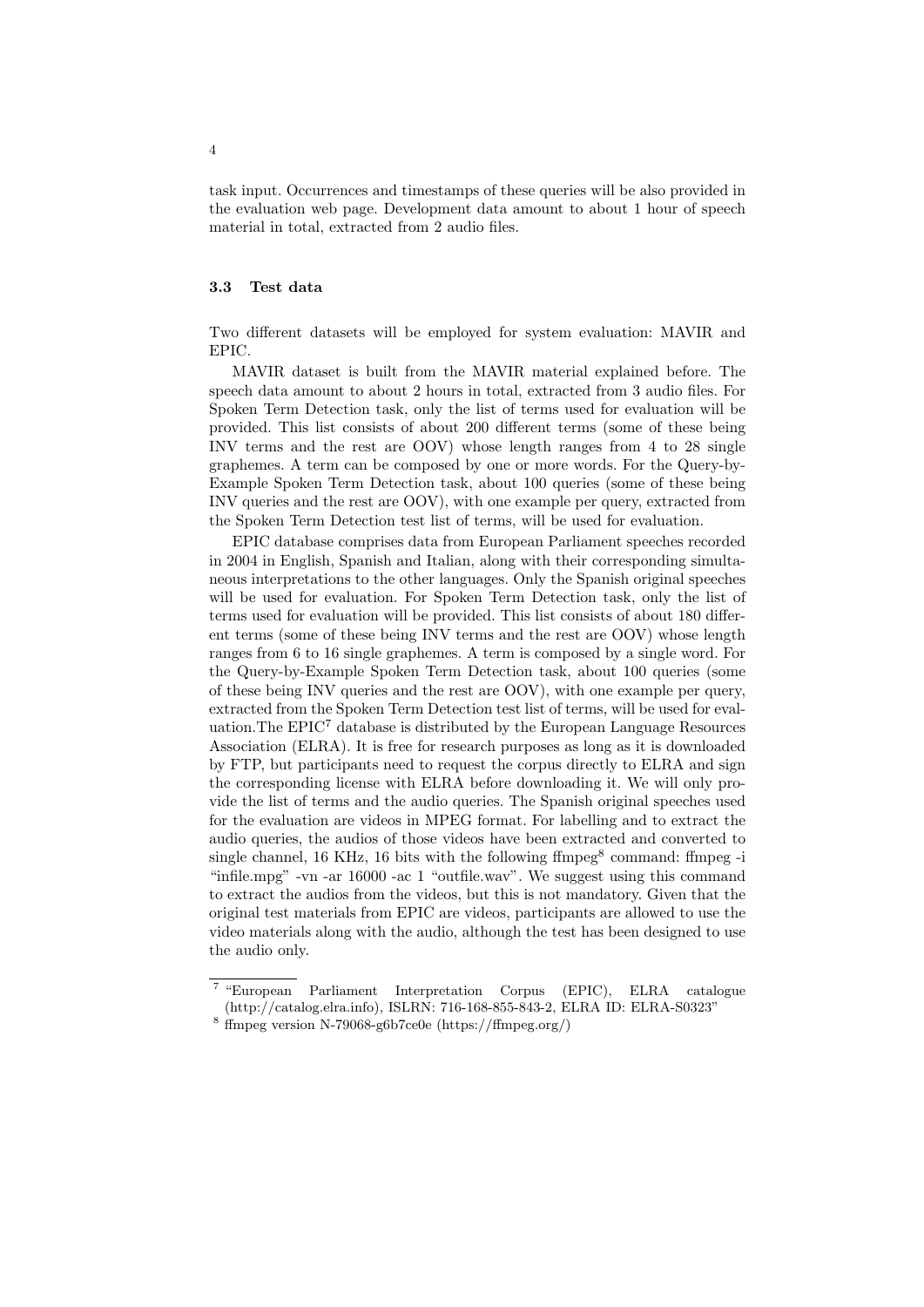# 4 Evaluation of system performance

The Actual Term Weighted Value (ATWV) [2] will be the primary metric for the STD and QbE STD tasks. DET curves for STD and QbE STD tasks will be also computed.

# 5 General evaluation conditions

#### 5.1 Data organization

All the datasets (except the EPIC corpus) will be available through a web page; instructions for downloading will be given to participants at due time for the release of training and development data.

Training data. For Spoken Term Detection and Query-by-Example Spoken Term Detection tasks, training data correspond to MAVIR database and will consist of the following elements:

- audio a folder with the training audio files.
- transcription a folder with the word transcription (no timestamps will be given) of the training audio files.
- Check the README file for additional data information.

Development data. For Spoken Term Detection and Query-by-Example Spoken Term Detection tasks, the development data correspond to MAVIR database and will consist of the following elements:

- audio a folder with the development audio files.
- transcription a folder with the word transcription and timestamps of all the occurrences of the selected list of terms/queries corresponding to development data.
- lattices a folder with the word lattices generated by a speech recognizer when processing the development audio files.
- queries a folder with the acoustic examples that serve as development queries for the Query-by-Example Spoken Term Detection task.
- $-$  scoring a folder with the scoring scripts along with the necessary input files for evaluating the systems for Spoken Term Detection and Query-by-Example Spoken Term Detection tasks. Both tasks will be scored using the NIST STD scoring tool [2].
- $-$  doc a folder with relevant evaluation information: example output file, evaluation plan, data organization, README file, etc.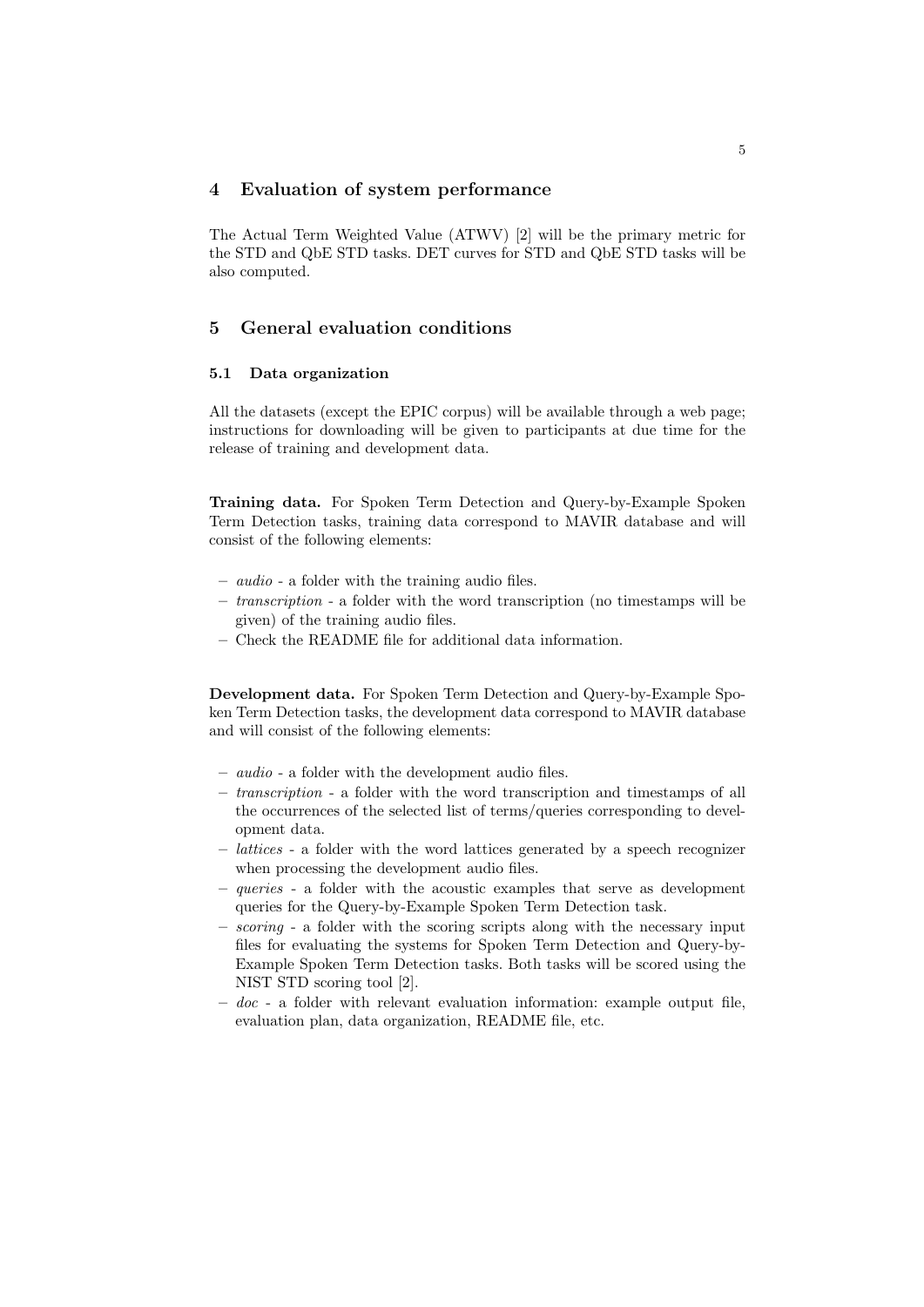Test data. For Spoken Term Detection and Query-by-Example Spoken Term Detection tasks, the test data correspond to MAVIR and EPIC databases and will consist of the following elements:

- $data/MAVIR$  a folder with the test audio files and a text file that contains the list of test terms/queries.
- $-$  data/EPIC a folder with a text file that contains the list of test terms/queries. It must be noted that the audio files have to be downloaded by participants according to the procedure explained in Section 3.3.
- $-$  queries/MAVIR a folder with the acoustic examples that serve as test queries for the Query-by-Example Spoken Term Detection task for the MAVIR database.
- $queries/EPIC$  a folder with the acoustic examples that serve as test queries for the Query-by-Example Spoken Term Detection task for the EPIC database.
- lattices/MAVIR a folder with the word lattices generated by a speech recognizer when processing the test audio files for the MAVIR database.
- lattices/EPIC a folder with the word lattices generated by a speech recognizer when processing the test audio files for the EPIC database.
- scoring a folder with the scoring script, and the necessary input files for evaluating the systems for MAVIR and EPIC databases, except for the ground-truth (.rttm) files, which will be released once the results are officially published.
- $-$  doc a folder with relevant evaluation information: example output file, evaluation plan, data organization, README file, etc.

#### 5.2 System output format

Detection results for Spoken Term Detection and Query-by-Example Spoken Term Detection tasks must be sent in a single file according the 'stdlist' XML format specified in the NIST STD 2006 evaluation plan [2]. An example of the output format, the necessary input files, and the NIST STD scoring tool will be provided with the development data. Please note that for these tasks, timestamps for each detection are relevant, since they are taken into account by the NIST STD scoring tool to evaluate if each term detection is correct or not. Higher scores mean more confidence in the detection appearing in the corresponding speech file between the given timestamps.

# 5.3 Submissions

Registration rules. Interested groups must register for the evaluation before July 15th 2016, by contacting the organizing team at:

#### javiertejedornoguerales@gmail.com

with copy (cc) to Iberspeech 2016 Evaluation organizers at: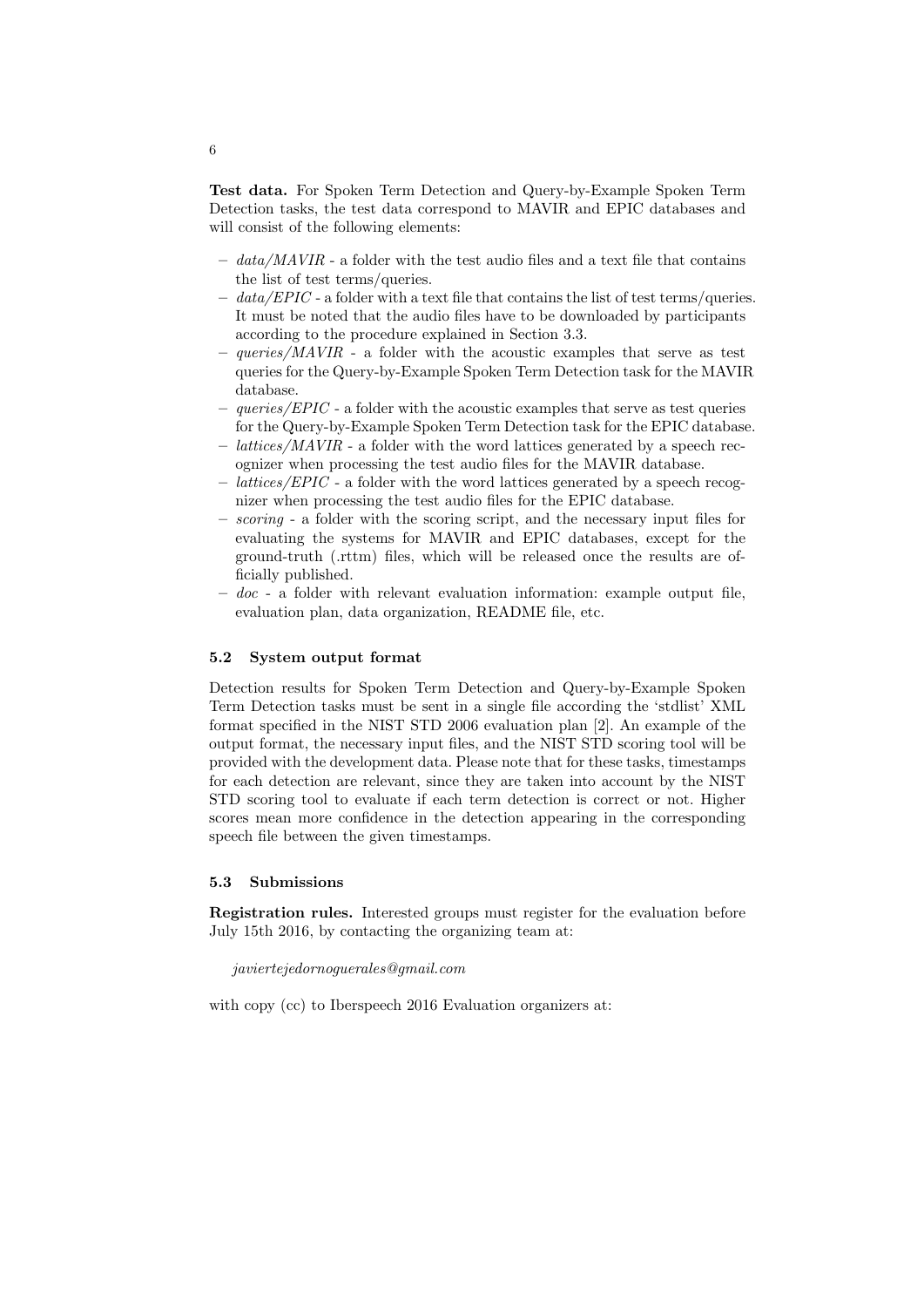luisjavier.rodriguez@ehu.eus lapiz@die.upm.es alberto.abad@l2f.inesc-id.pt ortega@unizar.es ajst@ua.pt

and providing the following information:

- Research group (name and acronym).
- Institution (university, research center, etc).
- Contact Person (name).
- Email address.

Submission procedure. Recognition results for Spoken Term Detection and/or Query-by-Example Spoken Term Detection tasks, along with the corresponding PDF file describing the system/s, must be submitted by participants. Instructions for output files and system description paper submission will be announced to the registered participants at due time for the release of evaluation data.

Filenames must be constructed according to the following pattern:

<Group>\_<Task>\_<SysID>\_<Set>\_<Data>.xml

where  $\langle Group\rangle$  is the acronym of the group according to the registration data,  $\langle Task\rangle$  is STD or QbESTD for Spoken Term Detection and Query-by-Example Spoken Term Detection tasks respectively, and  $\langle SysID \rangle$  is a code that identificates the system as primary (pri) or contrastive (con1, con2, etc). The  $\langle Set \rangle$ field must be set to DEV for development data and EVAL for test data, and the  $\langle Data \rangle$  field is MAVIR for MAVIR database and EPIC for EPIC database. As an example, if the group HLPGA builds a primary system for both tasks, one contrastive system for Spoken Term Detection task, and two contrastive systems for Query-by-Example Spoken Term Detection task, the following files must be sent:

HLPGA STD pri DEV MAVIR.xml HLPGA STD pri EVAL MAVIR.xml HLPGA STD pri EVAL EPIC.xml HLPGA STD con1 DEV MAVIR.xml HLPGA STD con1 EVAL MAVIR.xml HLPGA STD con1 EVAL EPIC.xml HLPGA QbESTD pri DEV MAVIR.xml HLPGA QbESTD pri EVAL MAVIR.xml HLPGA QbESTD pri EVAL EPIC.xml HLPGA QbESTD con1 DEV MAVIR.xml HLPGA QbESTD con1 EVAL MAVIR.xml HLPGA QbESTD con1 EVAL EPIC.xml HLPGA QbESTD con2 DEV MAVIR.xml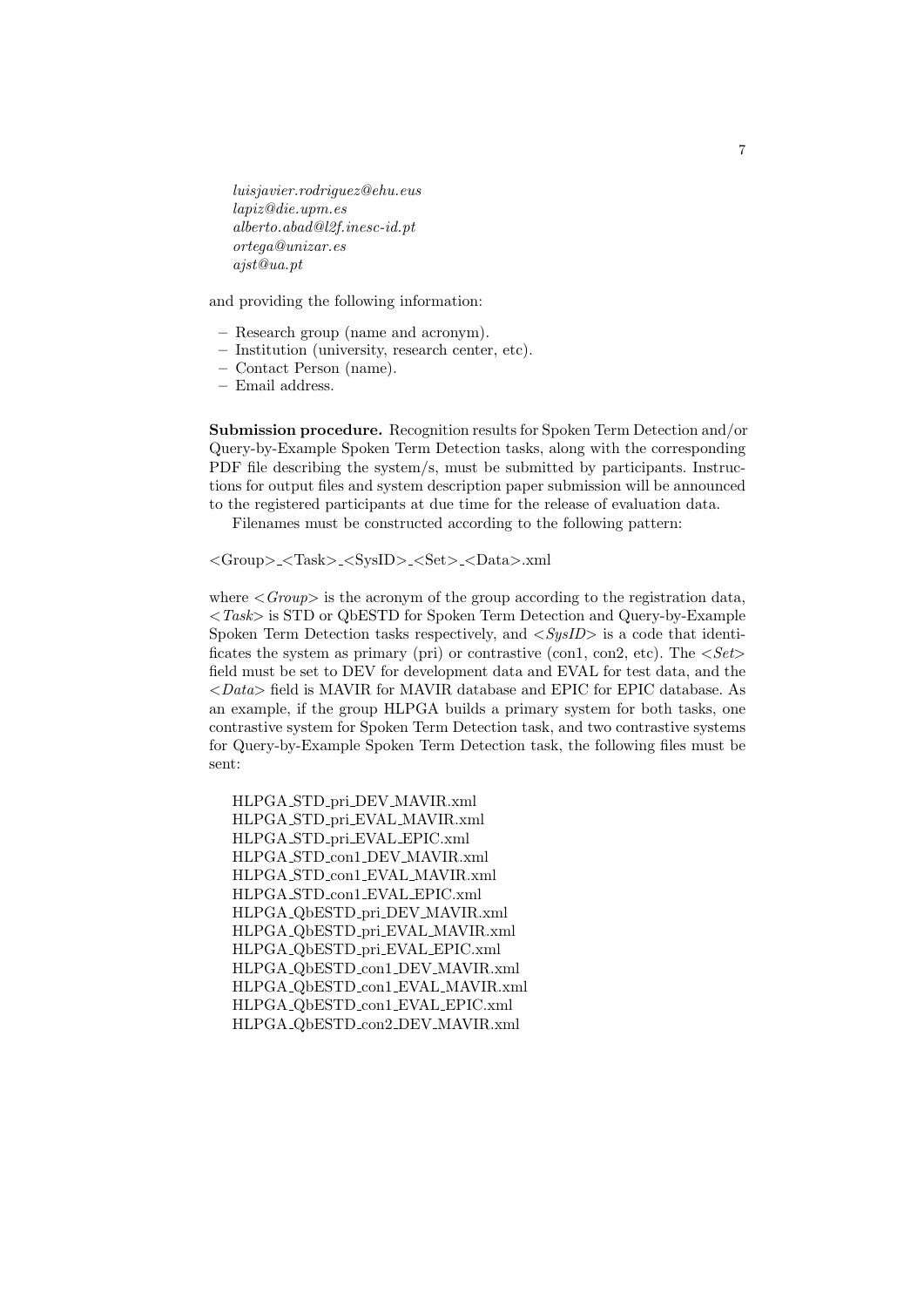#### HLPGA QbESTD con2 EVAL MAVIR.xml HLPGA QbESTD con2 EVAL EPIC.xml

Note that field values should not contain underscores  $(2)$ , so as not to confuse the parsing.

System description. Research groups must provide a PDF file with the description of the submitted systems. If multiple systems are submitted for a particular task, the description must explicitly designate one of them as the primary system, the remaining ones being contrastive systems. The system description paper should give the readers a good sense of what the system is about, keeping in mind the following guidelines:

- Write for your audience. Remember that the reader is not you but other system developers who may not be familiar with your technique/algorithm. Clearly explain your method so they can understand what you did.
- A superficial description would leave other system developers clueless of what you did. Be as complete as possible, but not to the extent of including pseudo-code. Include all the relevant information, in such a way that other groups can build the system on their own.
- Include references to techniques, algorithms, subsystems, etc., used by your systems but not described in detail in the document.
- Avoid jargon and abbreviations without any prior context.

To keep formal homogeneity, it is mandatory to edit the system description paper by means of the IberSpeech 2016 paper submission template (Springer LNAI format), available at the following site: http://iberspeech2016.inesc-id.pt/. The system description paper should, at least, include the following sections:

1 Introduction

2 System A (name of the submitted system)

2.1 System description

Clearly describe the methods and algorithms used in system A.

2.2 Train and development data

Describe all the data and/or systems directly or indirectly used in developing system A, including the source, acquisition conditions, size, publishing year and any other pertinent information.

3 System B (name of another submitted system)

This section is similar to section 2 but for another system. If system B is a contrastive system, note the differences from the primary system. A new section should be added for each submitted system.

8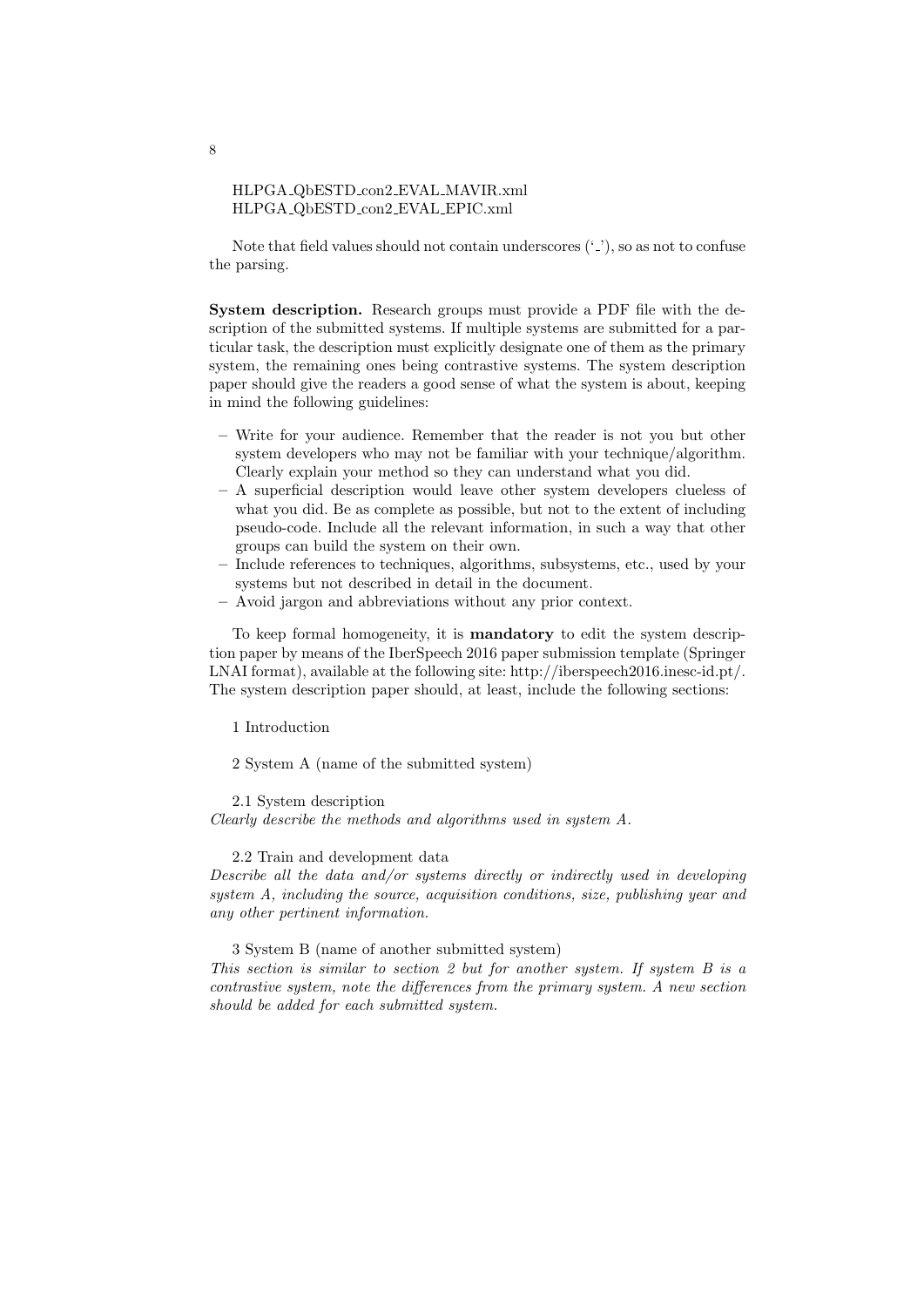#### 4 References

List of papers relevant to the techniques, algorithms, data, etc. used by the submitted systems.

# 5.4 Schedule

- June 1, 2016. Registration opens.
- June 30, 2016. Release of the training and development data.
- July 15, 2016. Registration deadline.
- September 15, 2016. Release of the evaluation data. System submission opens.
- $-$  October 15, 2016 (24:00, GMT  $+1$ ). Deadline for the submission of results and system description paper.
- October 31, 2016. Results and ground-truth files are distributed to the participants.
- November 23-25, 2016. IberSpeech 2016, Lisbon, Portugal: Evaluation results are presented and discussed.

# 6 Additional information for participants and summary of evaluation rules

– Interested groups must register for the evaluation before July 15th 2016, by contacting the organizing team at:

javiertejedornoguerales@gmail.com

with copy (cc) to Iberspeech 2016 Evaluation organizers at:

luisjavier.rodriguez@ehu.eus lapiz@die.upm.es alberto.abad@l2f.inesc-id.pt ortega@unizar.es ajst@ua.pt

and providing the following information:

- Research group (name and acronym).
- Institution (university, research center, etc.).
- Contact person (name).
- Email address.
- Starting from June 30th 2016, and once registration data are validated, the training and development data will be released via web (only to registered participants).
- The evaluation dataset will be released by September 15, 2016. Recognition results along with the system description paper must be submitted to the organizing team by the established deadline: October 15, 2016 until 24:00  $GMT+1.$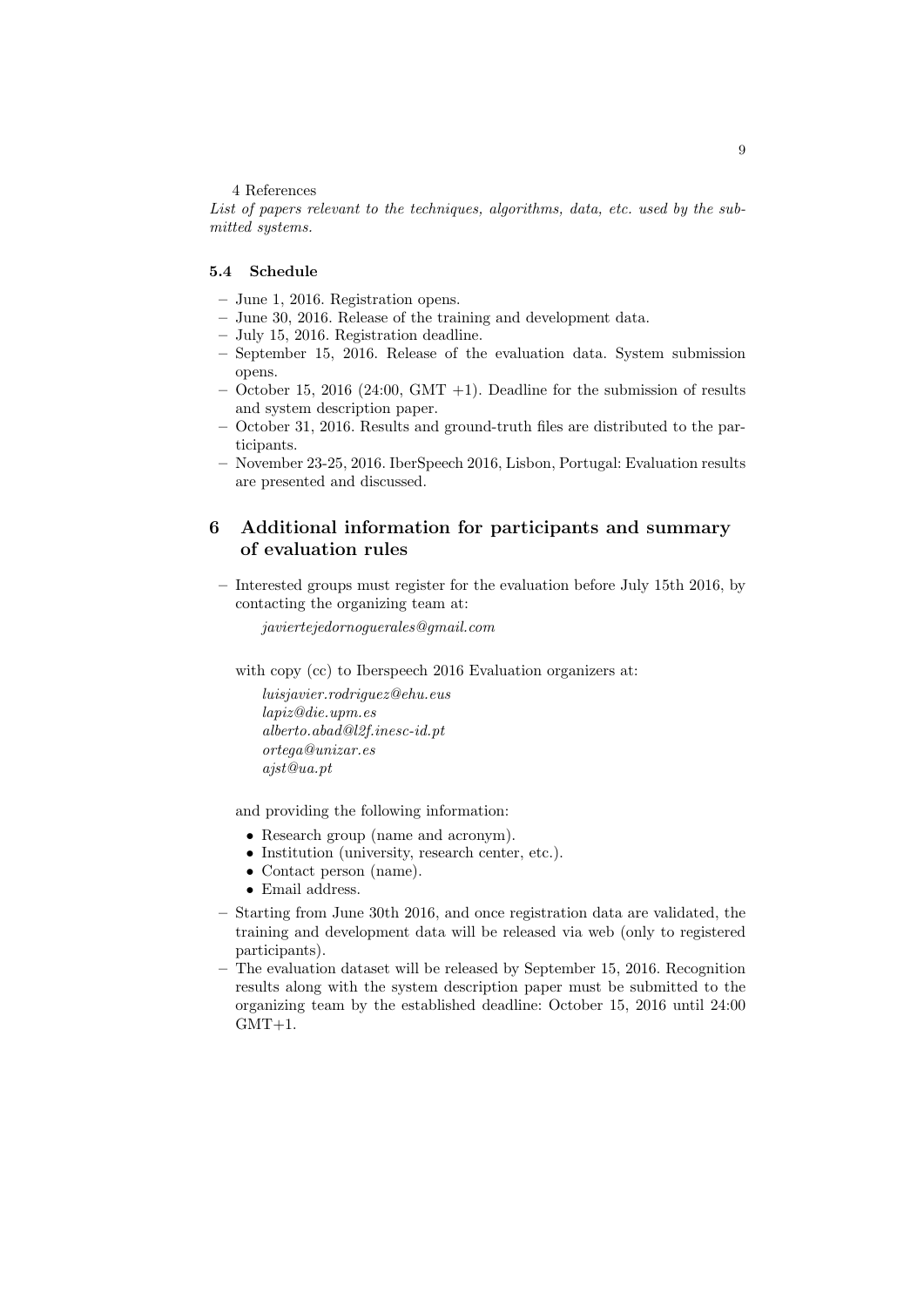– Research groups must provide a description of the submitted systems, according to the guidelines given in Section 5.3. For the sake of formal homogeneity, it is mandatory to edit the system description paper by means of the Iberspeech 2016 paper submission template (Springer LNAI format) available at:

http://www.springer.de/comp/lncs/authors.html

– Registered groups commit themselves to use the provided data only for research purposes, distribution being allowed only with explicit permission of the ALBAYZIN 2016 Search on Speech Evaluation organizing team. Registered participants are allowed to use the data to develop or evaluate their own systems, provided that they acknowledge that use by means of the following reference:

#### "MAVIR corpus.

http://www.lllf.uam.es/ESP/CorpusMavir.html"

and that they cite the Albayzin 2016 Search on Speech system description paper that will be included in the Iberspeech 2016 Proceedings.

- The use of the EPIC data is regulated in the license that participants need to sign with ELRA to download the data.
- No manual intervention is allowed for each system developed to generate the final output file and hence, all the developed systems must be fully automatic. Listening to the test data, or any other human interaction with the test data is forbidden before all the results have been submitted.
- Each participating site is required to send one or more representatives to the evaluation workshop, to be held in Lisbon, Portugal as part of IberSpeech 2016 (November 23-25, 2016). Representatives will be expected to give a presentation of their systems and to participate in discussions on the current state of the technology and future plans. The workshop will be open to participants in the ALBAYZIN 2016 Search on Speech Evaluation and to researchers registered to IberSpeech 2016.
- This plan might be modified due to new restrictions or unplanned needs, to detected errors or inaccuracies. Updated versions of this plan, if any, will be announced through the IberSpeech 2016 website and emailed to the registered participants.

# 7 Acknowledgements

This work has been partly supported by projects CMC-V2 (TEC2012-37585- C02-01) and DSSL (TEC2015-68172-C2-1-P) from the Spanish Ministry of Economy and Competitiveness, and also by the Spanish Thematic Network on Speech Technology.

### References

1. Metze, F., Anguera, X., Barnard, E., Davel, M., Gravier, G.: Language independent search in mediaeval's spoken web search task. Computer Speech and Language (2014)

10